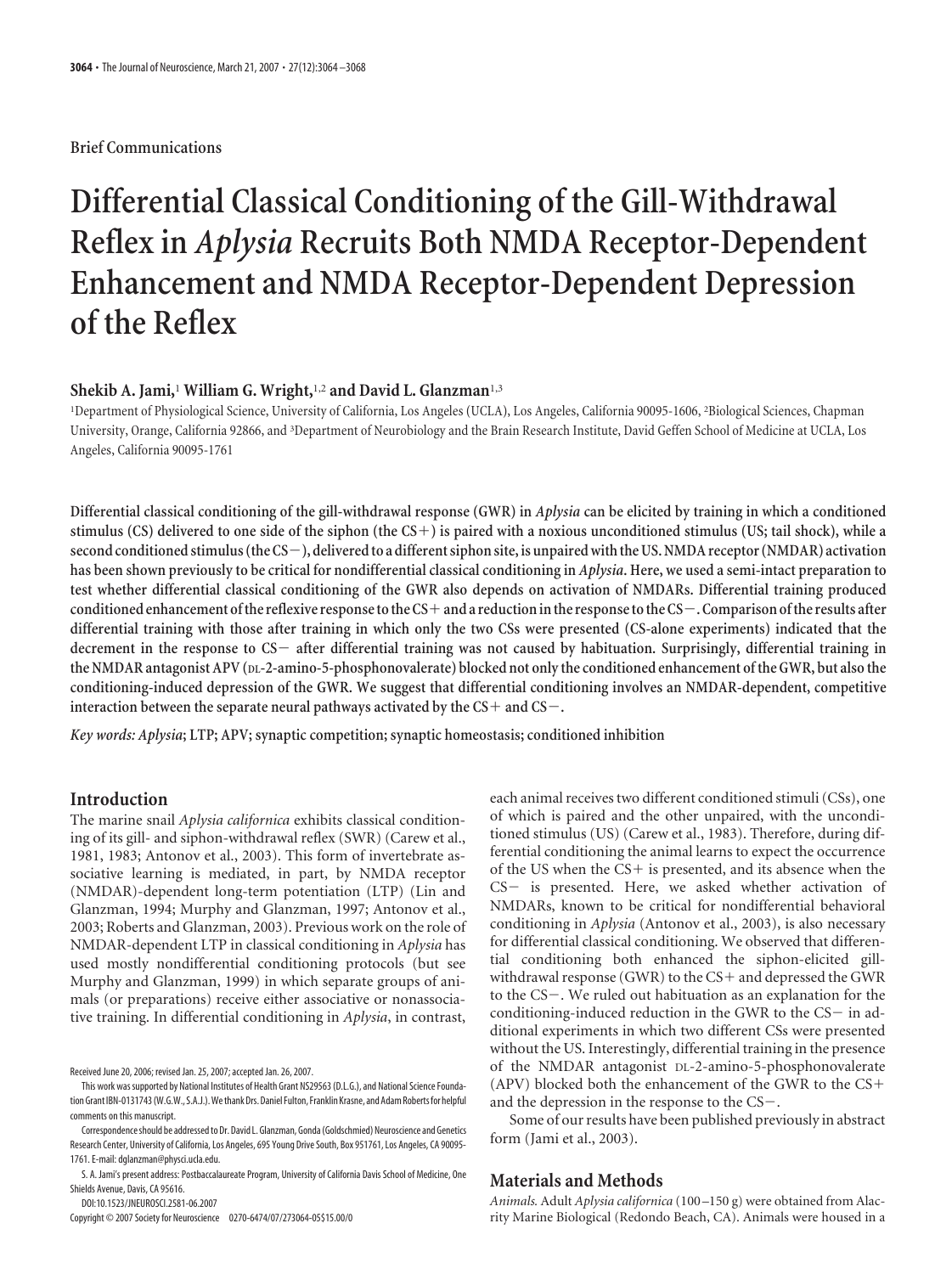

**Figure 1.** Preparation and experimental protocol. *A*, Illustration of the reduced preparation of *Aplysia*used for differential classical conditioning of the siphon-elicited GWR. *B*, Illustration of the differential conditioning protocol. Training consisted of five total bouts of paired stimulation in which stimulation of one side of the siphon  $(CS+)$  was paired with the US. (The onset of the US occurred at the end of the CS.) The bouts of paired  $CS$  + -US stimulation occurred at one per 5 min. Stimulation of the other side of the siphon (CS  $-$  ) occurred 2.5 min after each occurrence of the paired stimulation. In other experiments, the preparations received training in which only the CSs were delivered (CS-alone experiments) (see Materials and Methods).

50 gallon aquarium filled with cooled (14°C), aerated artificial seawater (ASW; Instant Ocean; Aquarium Systems, Mentor, OH). All animals were housed for  $\geq$  24 h before the start of the experiment.

*Preparation.* The semi-intact preparation was similar to that described previously (Ezzeddine and Glanzman, 2003) (Fig. 1). During experiments, the abdominal artery was perfused with aerated ASW (15°) via a cannula at a rate of  $\sim$  1 ml/h. The cannula was used to selectively administer drugs to the abdominal ganglion. Stimulating electrodes (see below) were implanted into the siphon and tail. The afferent vein of the gill was cannulated and perfused with chilled, aerated ASW at a rate of 100 ml/h. The cannula in the afferent vein was secured with a surgical silk suture and connected to a force transducer (UFI, Moro Bay, CA), which was used to measure the GWR. After setting up the preparation for stimulation and recording, it was rested for  $\sim$ 1.5 h. During experiments, the preparation was perfused with ASW (13°-15°) at a rate of 1 L/h.

*Stimulation.* The conditioned and unconditioned stimuli were delivered via pairs of implanted Teflon-insulated platinum wires (125  $\mu$ m in diameter; catalog #773000; A-M Systems, Carlsborg, WA). Two pairs of wires were implanted in the siphon for delivery of the CSs, one pair on each side. A single pair of wires was implanted in the tail for delivery of the US. The stimuli used for the CS and US were 10 ms pulses of 25 Hz direct current (CS, 500 ms duration; US, 1 s duration) delivered by an electronic stimulator (S48; Grass-Telfactor, West Warwick, RI). The threshold voltage to elicit a GWR was determined for each of the three implanted electrodes (the two siphon electrodes and the tail electrode)  $\sim$ 15 min before the start of the experiment. (The threshold voltage for elicitation of the GWR in the experiments was 9 –11 V. All preparations in which a stimulus of  $>$ 11 V was required to elicit the GWR were discarded.) The CS voltage was then set to be slightly above threshold level. The US was set at  $\sim$  5 times the threshold level (range, 20–50 V). The intensity of the US was fixed for a given experiment.

*Experimental design.* Three pretest stimuli were given to each siphon site at 2.5 min intervals. Some preparations then received differential classical conditioning training, beginning 2.5 min after the last pretest. Differential training consisted of five bouts of paired stimulation, in which stimulation of one of the siphon sites (the  $CS+$ ) was paired with the US. The onset of the US was timed to occur at the offset of the CS



**Figure 2.** Differential classical conditioning of the GWR. A, Results for differential training in normal ASW. The graph shows the post-test results normalized to the results on the first pretest. Asterisks indicate statistical significance of the difference between the CS  $+$  and CS  $-$  results. Traces shown above the graph in this and Figure 3 represent GWRs recorded with the force transducer during one representative experiment. *B*, Results for the CS-alone experiments.

(Carew et al., 1981, 1983). The side of the siphon, whether right or left, that received the  $CS$ + stimulation was determined in pseudorandom manner before training. Bouts of paired CS+-US stimulation were applied at once per 5 min. Stimulation of the second siphon site (the  $CS-$ ) occurred 2.5 min after each bout of  $CS +$ -US stimulation (Fig. 1). The CS- stimulation was delivered five times. Thus, during differential conditioning, each preparation received each of the three stimuli (the  $CS+$ , the CS-, and the US) five times. Other preparations received training with only the CS (CS-alone training) after the pretest stimulation. Here, each siphon site received CS stimulation five times; the stimuli were alternately delivered to each siphon site (right or left) at 2.5 min intervals.

After the end of training, each siphon site received three post-test stimuli; the post-tests occurred at 5, 15, and 60 min after the final bout of  $CS$ +-US stimulation in the conditioning experiments, or after the last CS in the CS-alone experiments.

*Drug application.* In some preparations, training was performed in the presence of the NMDAR antagonist APV (Sigma, St. Louis, MO). The drug was perfused into the abdominal ganglion (Fig. 1). Perfusion with the drug began 15 min before the first pretest. Control preparations, performed at the same time as the experiments with APV, underwent training with normal ASW perfused into the abdominal ganglion. Preparations were assigned to training in either the drug or ASW according to a pseudorandom selection procedure.

*Statistics.* The GWR was normalized to the first pretest. The normalized data are expressed as means  $\pm$  SEM. A commercial software program (GraphPad Prism; GraphPad Software, San Diego, CA) was used for the statistical comparisons. Paired, within-group comparisons were performed with *t* tests. Unpaired comparisons were performed with nonparametric Mann–Whitney tests because of significant differences among the group variances. All reported significance values represent two-tailed levels of significance.

## **Results**

# **Differential conditioning produces enhancement of the GWR to the CS and decrement of the GWR to the CS**-

Weak electrical stimulation of one side of the siphon  $(CS+)$  was paired with strong electrical shocks to the tail (the US); weak stimulation of the other side of the siphon (CS-) was unpaired with the US. The differential training resulted in a significant increase in the response to the  $CS$  compared with the response to the CS- (Fig. 2*A*) on the 15 and 60 min post-tests, but not on the 5 min test ( $n = 7$ ). The mean normalized response to the CS+ was 102.6  $\pm$  20.0% on the 5 min post-test, 156.7  $\pm$  33.3% on the 15 min post-test, and 242.3  $\pm$  54.0 on the 60 min post-test. The mean normalized response to the CS  $-$  was 46.8  $\pm$  25.4% on the 5 min post-test ( $p > 0.1$ ), 40.3  $\pm$  20.5% on the 15 min post-test ( $p$  < 0. 05), and 27.6  $\pm$  10.7% on the 60 min post-test ( $p$  < 0.009). Paired *t* tests indicated that the magnitude of the CS GWR was significantly enhanced on the 60 min post-test ( $p <$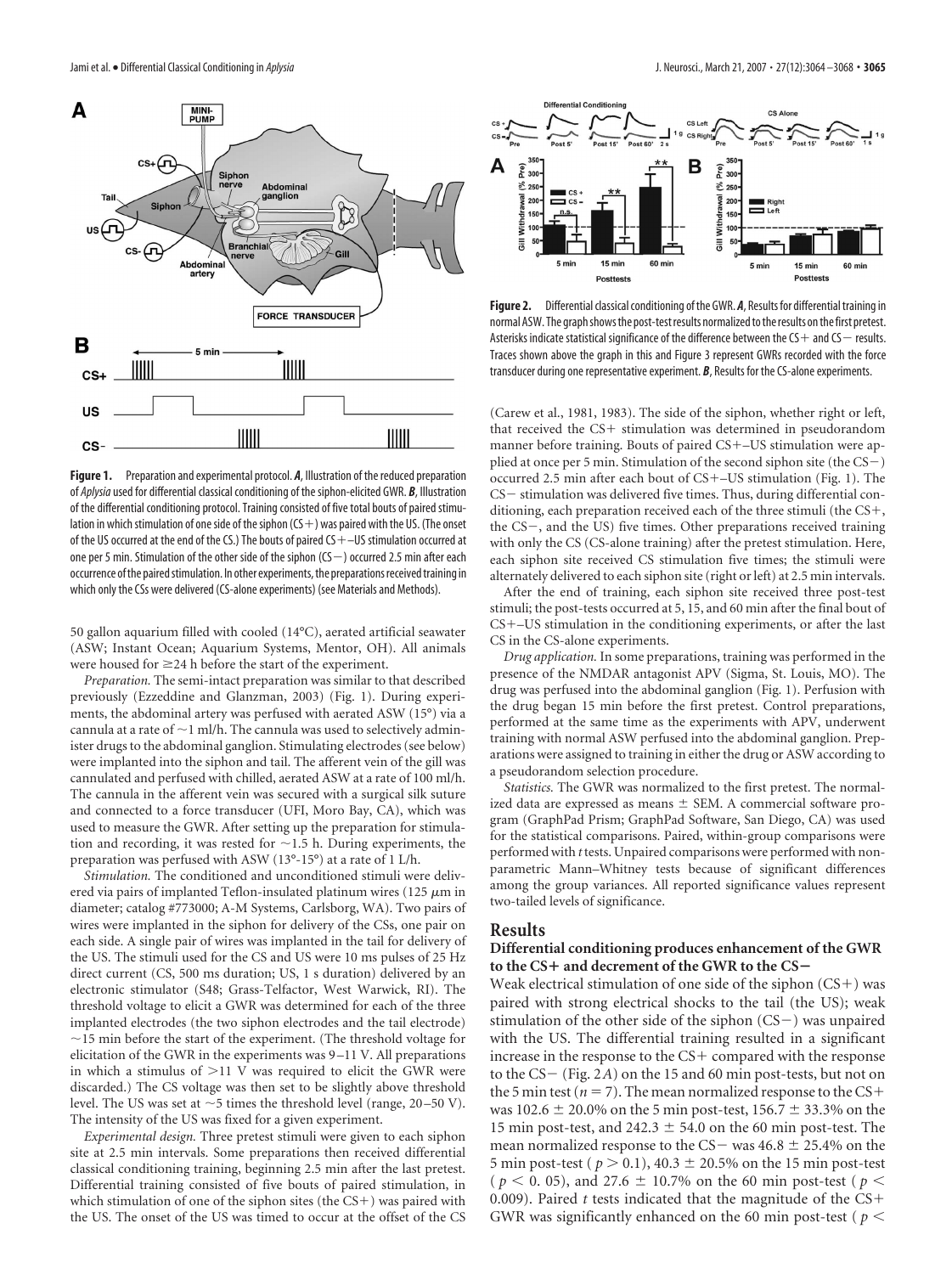0.05) compared with its value on the initial pretest (pretest 1). Furthermore, the CS – GWR was significantly reduced compared with its pretest 1 value on the 15 and 60 min post-tests ( $p < 0.05$ ) for each comparison).

Weak stimulation of the siphon produces habituation of the GWR (Pinsker et al., 1970; Ezzeddine and Glanzman, 2003). We observed significant habituation of the GWR in additional experiments in which the same number of CSs were alternately given to the siphon at the same rate of stimulation used for differential conditioning, but in which the US was withheld (CS-alone experiments,  $n = 10$ ). Before comparing the pretest and post-test responses, we first statistically compared the GWRs to stimulation of the right and left sides of the siphon. There were no significant differences on any of the tests; we therefore combined the pretest and post-test data for the GWR to the right-side and left-side siphon stimulation for subsequent statistical comparisons. After CS-alone training, the mean GWR to the CS (combined rightside and left-side stimulation) was  $35.1 \pm 7.1\%$  on the 5 min post-test,  $68.9 \pm 10.9\%$  on the 15 min post-test, and  $87.5 \pm 8.2\%$ on the 60 min post-test (Fig. 2*B*). Each of the post-test GWRs was also compared with the GWR on pretest 1. The CS-alone stimulation produced significant habituation on the 5 min ( $p < 0.001$ ) and 15 min ( $p < 0.02$ ) post-tests, but not on the 60 min post-test  $(p > 0.1)$ . Thus, by 1 h after the end of CS-alone stimulation, the GWR had returned to approximately its original strength, indicating that the habituation had worn off by this time.

To address the question of whether the depression of the response to the CS- during differential conditioning might be attributable to habituation, we statistically compared the differential conditioning results with those obtained using CS-alone stimulation. The CS-alone experiments were performed at the same time, and used animals from the same shipments as the differential conditioning experiments. To ensure validity of statistical comparisons between the post-test data from the two experimental groups, we compared the un-normalized pretest 1 GWRs in the two groups. The mean un-normalized GWR on pretest 1 was  $2.8 \pm 0.5$  g in preparations subsequently subjected to differential conditioning training, and  $4.1 \pm 0.5$  g in preparations that received only CS stimulation; these values were not significantly different ( $p > 0.3$ ). Comparisons of the post-test results indicated that the  $CS + GWR$  was significantly greater than the mean CS-alone GWR for all post-tests ( $p < 0.0005$  for the 5 min post-test,  $p < 0.003$  for the 15 min post-test, and  $p <$ 0.001 for the 60 min post-test). Therefore, the paired training produced an increase in the GWR that persisted for  $\geq$  1 h after the end of training. The CS- GWR was significantly less than the mean CS-alone GWR for the 60 min post-test ( $p < 0.003$ ), although not for the earlier post-tests ( $p > 0.05$ ). Consequently, the reduced GWR 1 h after the unpaired stimulation in the differential conditioning experiments cannot be attributed to habituation; rather, it represents a response decrement produced by the differential conditioning training.

#### **Differential conditioning of the GWR requires NMDAR activation**

A previous study showing involvement of NMDARs in classical conditioning in *Aplysia* used a nondifferential training protocol (Antonov et al., 2003). We therefore tested whether differential conditioning also involves NMDAR activation, as suggested by a previous electrophysiological study by Murphy and Glanzman (1999). Accordingly, we performed two more experiments: a control experiment in which preparations received differential training in normal ASW, and another experiment in which the



**Figure 3.** APV disrupts differential conditioning ofthe GWR. *A*, Results forthe control experiment in which differential training was performed in ASW, similar to the experiment shown in Figure 2 *B*. See the legend for Figure 2. Asterisks indicate statistical significance of the difference between the CS  $+$  and CS  $-$  results.  $\bm{B}$ , Results for experiments in which differential training was performed in APV (100  $\mu$ м); compare with the results in **A**. n.s., Not significant.

preparations were differentially trained in the presence of APV (100  $\mu$ M; the drug was selectively infused into the abdominal ganglion). These two experiments were performed during the same period and used animals from the same shipments. As before, differential training produced a significant difference between the GWR evoked by the CS+ and that evoked by the CS $-$ ( $n = 10$ ). The mean normalized GWR to the CS+ was 116.0  $\pm$ 21.5% on the 5 min post-test,  $157.3 \pm 22.1$ % on the 15 min post-test, and  $159.2 \pm 32.6\%$  on the 60 min post-test (Fig. 3A). In contrast, the normalized GWR to the CS  $-$  was 57.4  $\pm$  16.9% on the 5 min post-test ( $p > 0.05$ ), 50.7  $\pm$  12.0% on the 15 min post-test ( $p < 0.01$ ), and 44.9  $\pm$  13.0% on the 60 min post-test ( $p < 0.01$ ). In addition, the paired stimulation produced a significant increase in the  $CS + GWR$ , compared with its pretest value, on the 15 min post-test ( $p < 0.05$ ), although not on the 5 and 60 min post-tests. After unpaired stimulation, the  $\operatorname{CS}-\operatorname{GWR}$ was significantly reduced on all three post-tests compared with its pretest value ( $p < 0.05$ ).

Training in APV blocked the differential conditioning of the GWR ( $n = 9$ ). The mean normalized GWR to the CS+ was  $82.5 \pm 13.0\%$  on the 5 min post-test,  $86.0 \pm 15.8\%$  on the 15 min post-test, and  $87.6 \pm 9.2\%$  on the 60 min post-test (Fig. 3*B*). The  $CS+$ /APV GWR was not significantly different from its pretest value (100%) for any of the post-tests ( $p > 0.05$  for each comparison). Also, the  $CS+$ /APV GWR was not significantly different from the CS-/APV GWR on the post-tests. The CS-/APV GWR was 58.6  $\pm$  11.8% on the 5 min post-test, 69.3  $\pm$  17.0% on the 15 min post-test, and 87.8  $\pm$  9.7% on the 60 min post-test ( $p \ge 0.1$  for the comparison with the response to the CS+/APV on each post-test). The CS-/APV GWR was significantly smaller on the 5 min post-test ( $p < 0.05$ ) than on pretest 1, but not on the later post-tests. Therefore, differential training in the presence of the NMDAR antagonist blocked not only conditioned enhancement of the GWR to the  $CS+$ , but also the reduction of the GWR to the  $CS$ -observed  $\geq$ 15 min after differential training in normal ASW.

The  $CS + GWR$  after differential training in ASW was significantly greater than that after training in APV for the 15 min and 60 min post-tests ( $p < 0.03$  and  $p < 0.02$ , respectively), although not for the 5 min post-test ( $p > 0.2$ ). Furthermore, the CS-GWR after differential training in ASW was significantly less than the CS- GWR after differential training in APV on the 60 min post-test (  $p <$  0.02). [The CS $-$  GWR did not differ significantly between the groups after differential training in ASW and APV on the earlier post-tests ( $p \ge 0.4$ ).] Notice that the GWR to both the CS+ and CS- after differential training in APV resembled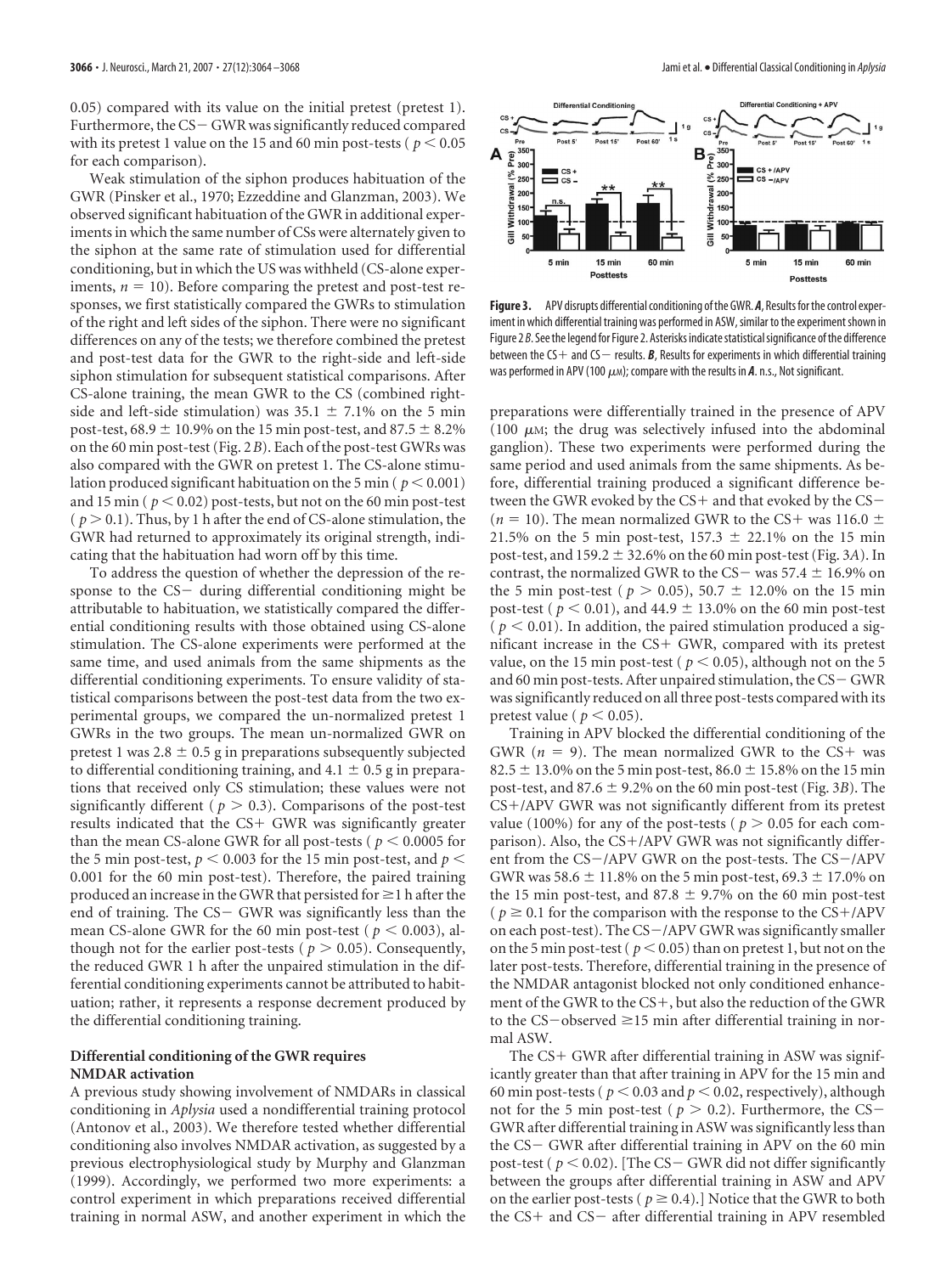the GWR after CS alone stimulation on the 15 and 60 min posttests (Figs. 2*B*, 3*B*). This result reinforces the idea that activation of NMDARs is critical for both the enhancement and reduction of the GWR observed after differential training in normal ASW.

# **Discussion**

The present experiments demonstrate that differential conditioning of the GWR triggers both facilitatory and inhibitory processes. Reflexive withdrawal to the CS that was paired with the US  $(the  $CS$  +) increased beyond the pretraining baseline, whereas, in$ the same preparations, withdrawal to the CS that was unpaired with the US (the CS-) decreased below the baseline. These differences could not be attributed to habituation: the GWR was more enhanced at 15 and 60 min after  $CS$  + training than it was at the same time points after CS alone training; moreover, the GWR was more diminished at 60 min after CS – training than it was 60 min after CS alone training. Both the facilitatory and inhibitory consequences of differential conditioning were abolished by the NMDAR antagonist APV. A variety of studies have indicated that associative learning can code for positive as well as negative correlations of stimuli across time (Wagner and Rescorla, 1972). In our study, a positive stimulus correlation, a  $CS$  + paired with the US, increased the strength of the reflex, whereas a negative correlation, a CS- specifically unpaired with the US, diminished its strength. The disruption of both of these effects by APV suggests a common mechanistic link between them. One mechanism that could account for our results is a homeostatic process in which the strength of multiple synaptic inputs onto a single target is regulated, such that overall synaptic strength is conserved. Evidence for the operation of such a homeostatic process has come mostly from studies of cell culture systems or development (Glanzman et al., 1991; Schacher et al., 1997; Turrigiano and Nelson, 2004); there is a paucity of evidence for homeostatic regulation of synaptic strength in studies of learning-related systems. Interpreted as the effect of homeostatic regulation, the decrement we observed in the anticorrelated  $\mathop{\rm CS-}\nolimits$  pathway reflects a competitive loss of synaptic strength because of the increase in strength in the coactive  $CS$  + pathway.

An alternative explanation of our data is that the depression observed in the CS- pathway is caused by heterosynaptic inhibition. According to this nonhomeostatic model, an inhibitory interneuronal pathway activated by the US depresses all synaptic inputs except those that happen to be active during the US. This scheme posits an associative mechanism that enhances inputs coactive with the US, and a nonassociative mechanism that inhibits all, or most, of the other inputs.

Which of these mechanistic models is likely to be correct? The amplitude of the GWR on the final (60 min) trial after CS alone training fell between the amplitudes of the  $CS+$  GWR and  $CS-$ GWR on the same trial after differential conditioning (Fig. 2*A*,*B*). Therefore, application of the US is required for the changes in both the  $CS+$  and  $CS-$  pathways. But both the homeostatic competition and the heterosynaptic inhibition models can account for these results. A control experiment that would serve to distinguish between the two models is training with unpaired CS and US stimulation (CS- training), but without the  $CS+$  stimulation (i.e., nondifferential  $CS-$  training). If the mechanism underlying the present data is synaptic competition caused by homeostatic regulation, then competitive inhibition of the CS- pathway should be reduced or abolished in nondifferential CS- training. This is because such training does not included a  $CS+$ , or, more correctly, an explicit  $CS+$ , and therefore

the synaptic competition from coactive  $CS$  inputs should be absent, or at least significantly reduced.

Such nondifferential CS- experiments have been performed previously in *Aplysia*. Murphy and Glanzman (1997, 1999) performed a cellular analog of classical conditioning of the withdrawal reflex. Brief activation of sensory neurons was either paired with tail nerve shock or specifically unpaired with nerve shock. Both differential conditioning analogs (Murphy and Glanzman, 1999) and nondifferential conditioning analogs (Murphy and Glanzman, 1997) were used, which enables a comparison between the effects of the two types of training. In their differential conditioning experiments, Murphy and Glanzman  $(1999)$  observed that the synaptic strength of the CS- pathway was depressed relative to its pretraining strength. Furthermore, the negative synaptic consequence of CS-training in the paradigm was significantly greater than that of CS- training in the nondifferential paradigm [Murphy and Glanzman (1999), their Fig. 6]. Thus, the inclusion of a specifically coactive  $CS +$  pathway in the training protocol served to depress the  $\rm{CS-}$  pathway more than would be expected by the unpaired training alone (see also Hawkins et al., 1998). These results support the idea that synaptic competition per se causes a decrement in the strength of unpaired pathways.

Most behavioral analyses of classical conditioning in *Aplysia* have used the siphon or mantle-elicited SWR (Hawkins et al., 1983, 1986; Antonov et al., 2001, 2003). None of these previous experiments has detected an inhibitory effect in the CS- pathway. However, a previous study of classical conditioning of the GWR by Carew et al. (1981) found an inhibitory effect on the CS- pathway similar to that reported here. In particular, the CS- pathway showed significant depression at both post-tests (5 and 60 min after training) relative to the pretraining level [Carew et al. (1981), their Fig. 8]. Interestingly, this study used a nondifferential training protocol. That significant depression was nonetheless observed in the CS- pathway would appear to argue against the synaptic competition hypothesis. However, this apparently negative evidence can actually be accommodated fairly easily within the framework of synaptic competition. Although no CS+ is explicitly activated during nondifferential CS-training, this does not mean that synaptic inputs onto the motor neuron are silent during delivery of the US. In fact, motor neurons are massively depolarized by a variety of synaptic inputs during tail shock, primarily those from interneurons in the abdominal (Frost et al., 1988) and pleural (Cleary et al., 1995) ganglia. These inputs represent potential competition with the CS- sensory pathway for postsynaptic contact with gill motor neurons.

The results from our experiments with the NMDAR antagonist APV provide additional support for the idea that the decline in the strength of the CS- pathway is attributable to the enhancement of the CS+ pathway. In their synaptic experiments, Murphy and Glanzman (1999) found that differential conditioning produced significant enhancement of the  $CS+$  sensorimotor synapse and significant depression of the CS- sensorimotor synapse (60 min post-test). Furthermore, Murphy and Glanzman (1999) observed that training in APV eliminated both the enhancement of the  $CS+$  synapse and the depression of the  $CS$ synapse [Murphy and Glanzman (1999), their Figs. 3, 4]. Murphy and Glanzman's APV results, like ours (Fig. 3), fit comfortably within the framework of homeostatic synaptic competition. (For another particularly compelling example of homeostatic synaptic competition, see Royer and Pare, 2003.)

Nonetheless, the alternative hypothesis for our data, that inhibition in the CS- pathway is unrelated to synaptic competi